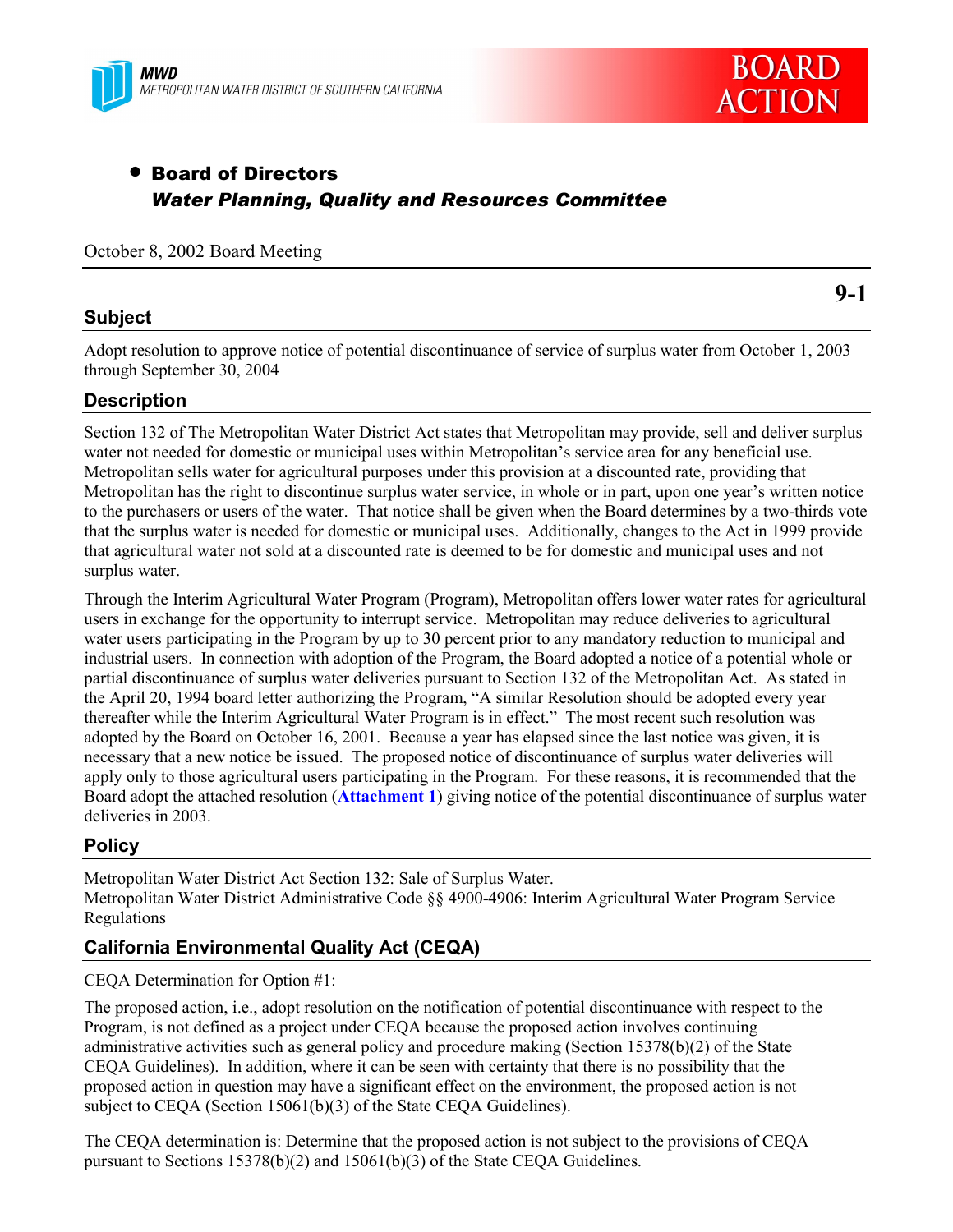None required

# **Board Options/Fiscal Impacts**

#### **Option #1**

Adopt the CEQA determination and the Resolution of the Board of Directors giving notice of potential discontinuance of service of Interim Agricultural Water Program water in 2003.

**Fiscal Impact:** None. The adoption of the resolution has no fiscal impacts on Metropolitan. Actions the Board takes in the future, should changes in State Water Project or Colorado River supplies occur, might have fiscal impacts based on the reduction in sales of surplus water.

#### **Option #2**

Do not adopt the attached Resolution (**Attachment 1**).

**Fiscal Impact:** Potential impact is contingent upon how the Board decides to meet surplus water demand should changes in State Water Project or Colorado River supplies occur. The Board may decide to purchase transfer water, produce from storage accounts, or allocate other water deliveries under the Water Surplus and Drought Management plan.

## **Staff Recommendation**

Option #1

Wicle 9/16/2002 *Date Jill T. Wicke*

*Manager, Water System Operations*

9/20/2002

*Date*

*Ronald R. Gastelum Chief Executive Officer*

**Attachment 1 - Resolution** 

BLA #1942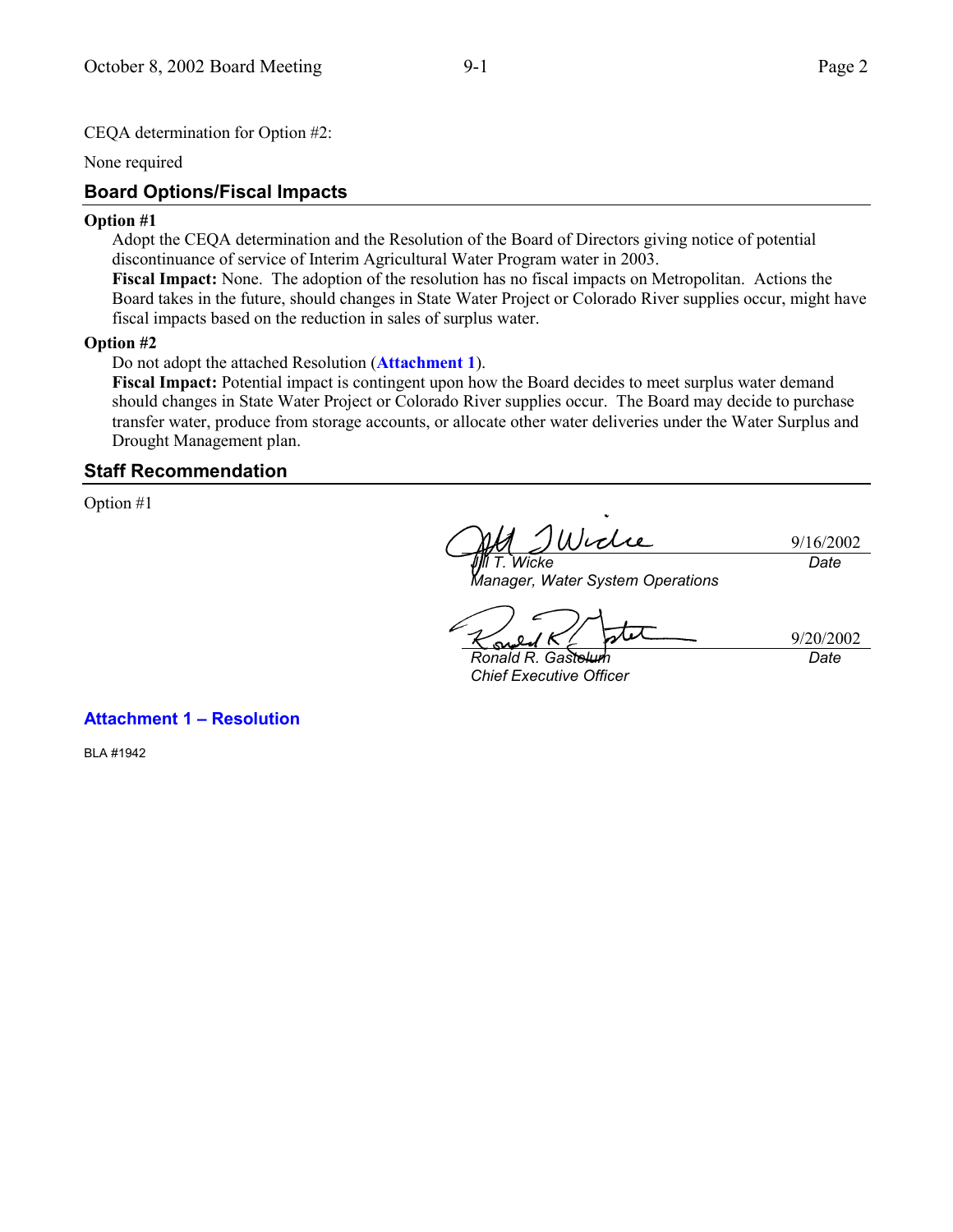### **RESOLUTION\_\_\_\_\_\_\_\_\_\_\_\_\_\_\_\_\_\_\_**

### **RESOLUTION OF THE BOARD OF DIRECTORS OF THE METROPOLITAN WATER DISTRICT OF SOUTHERN CALIFORNIA DIRECTING THE GIVING OF NOTICE OF POTENTIAL DISCONTINUANCE OF SERVICE OF SURPLUS WATER IN 2003**

Whereas, an earthquake, other catastrophe, or unforeseen events could cause a shortage of water in Metropolitan's service area in the future; and

Whereas, the state's ability to reliably meet Metropolitan's annual requirements for State Water Project supplies requires continued resolution of long-standing Bay-Delta issues through the initiated state and federal (CALFED) environmental decision-making process; and

Whereas, until a long-term resolution of Bay-Delta issues is achieved, State Water Project operating requirements in the Bay-Delta could result in curtailed water deliveries and the potential for future water supply shortages; and

Whereas, if there is insufficient precipitation during the winter of any future year, the State Water Project water supply could be inadequate to meet the demands of contractors of the Project; and

Whereas, under Section 132 of the Metropolitan Water District Act, Metropolitan may serve surplus water if such water is in excess of the domestic and municipal needs or requirements within Metropolitan; and

Whereas, heretofore water for agriculture has been supplied on the condition that such supply can be discontinued subject to the giving of the notice required by said Section 132; and

Whereas, Section 132 of the Metropolitan Water District Act requires that Metropolitan give the purchaser or user of surplus water one yearís written notice that Metropolitan will discontinue the supply of surplus water; and

Whereas, it is possible that Metropolitan will not have available for delivery water that is surplus to the municipal and domestic needs or requirements within Metropolitan; and

Whereas, pursuant to the Interim Agricultural Water Program approved by Metropolitan on May 10, 1994, in a water shortage agricultural water deliveries may be cut back up to 30 percent prior to imposition of mandatory targets for firm deliveries; and

Whereas, Metropolitanís Water Planning, Quality and Resources Committee has invited member public agencies and other interested parties to come before the Committee and present their views on a proposal to give the one yearís notice called for by Section 132 of the Metropolitan Water District Act discontinuing in whole or in part the supply of surplus water from Metropolitan, and has considered those views.

NOW THEREFORE, BE IT RESOLVED by the Board of Directors of The Metropolitan Water District of Southern California, with two-thirds of the votes of its members concurring:

1. That this Board determines and declares that all or a portion of the water presently served as surplus water may be needed for domestic or municipal uses within Metropolitan between October 1, 2003, and September 30, 2004, and that Metropolitan may discontinue supplying surplus water in whole or in part at any time; and

2. That the Chief Executive Officer is directed to give notice of such potential discontinuance to each member public agency presently receiving service of surplus water and to any user who has requested in writing to be notified by mailing a copy of this resolution forthwith; and

3. That this Board hereby delegates to the Chief Executive Officer its authority to take action with respect to such discontinuance on the terms provided in the Interim Agricultural Water Program, and that any such discontinuance shall only take place upon further action of the Chief Executive Officer, but without further notice to users of surplus water; and